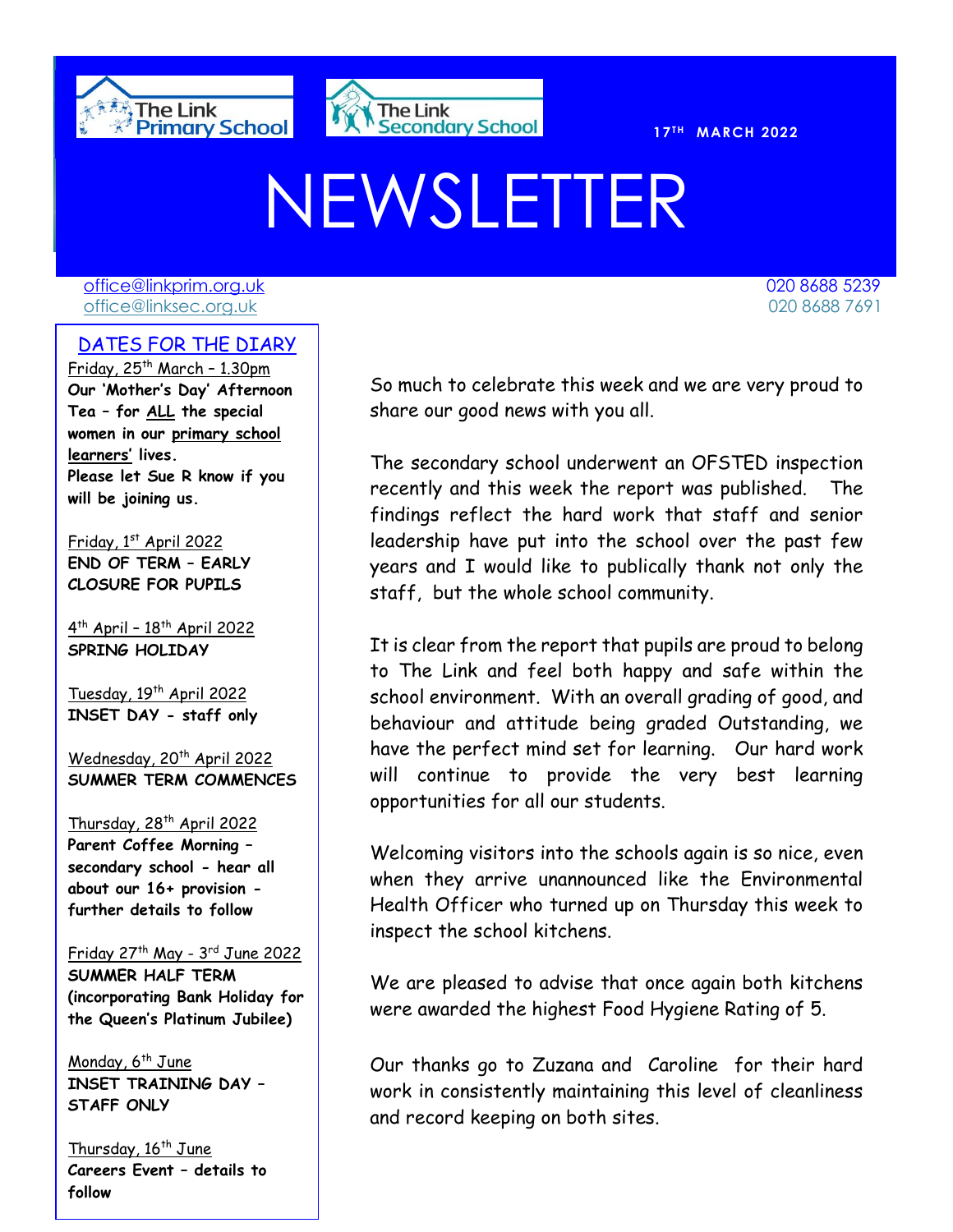## **WHAT'S BEEN HAPPENING AT THE PRIMARY SCHOOL?**

The primary school was awash with red today, as we joined Comic Relief raising funds for Red Nose Day.

With fun activities taking place in the classrooms, it was a day for all to enjoy. We also took time to reflect on those who may benefit from our fundraising.

We sold out of red noses within an hour and in total to date, we raised a total of **£111.20**.









Our School Council welcomed two visitors to their meeting this week - Lucas and Bora! They were a great addition and had lots of ideas.

Lucas would like to help at the Mother's/Carer's Day tea on Friday 25th March, as would Rita, Ritish, McKyla and Derya. Last week, Rishan, James and Wiki also said they would like to help.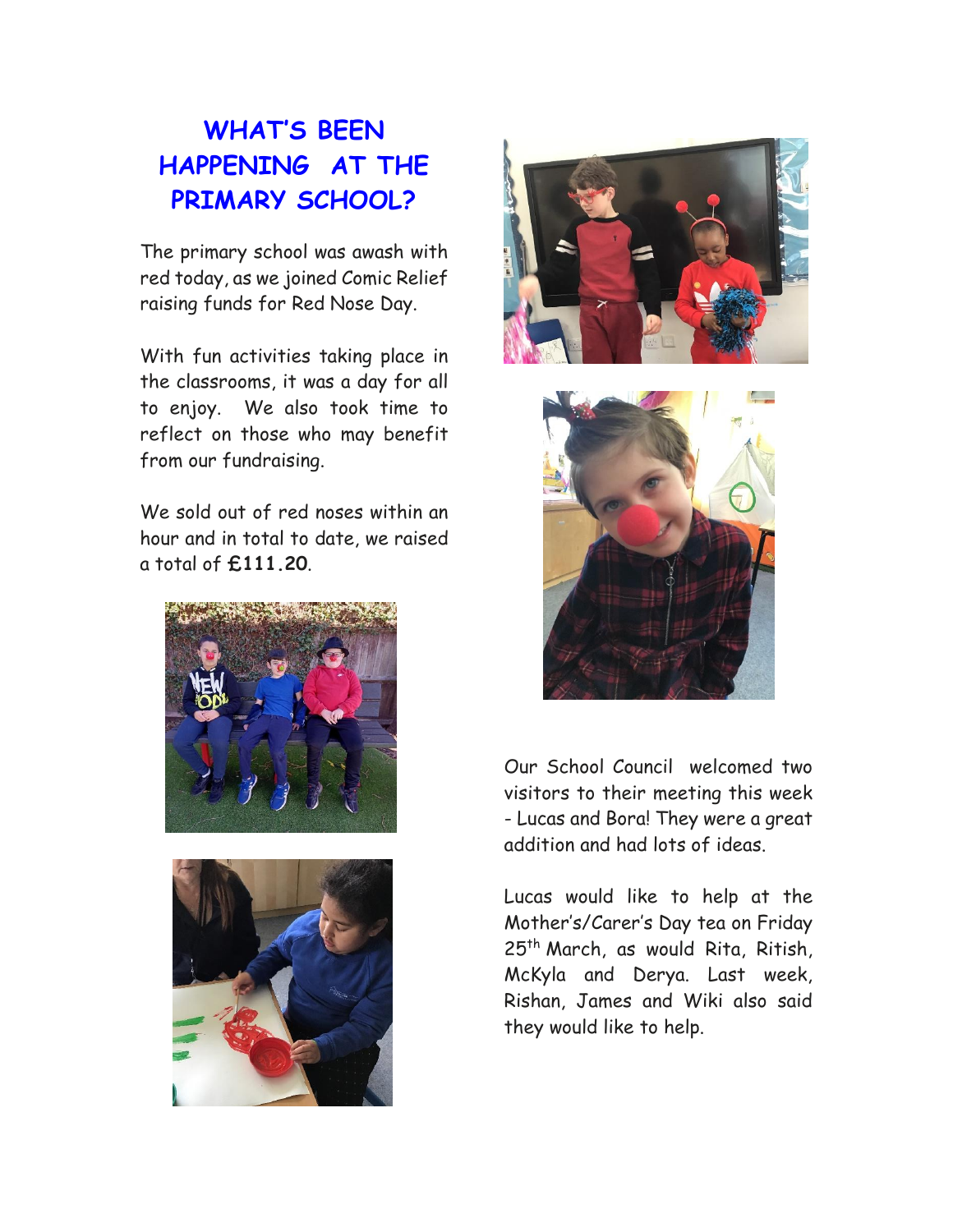#### **THE LINK SCHOOL NEWSLETTER PAGE 3**



The reps discussed what a charity was and were keen to raise money for people who might need it. They mentioned clothes, food, drink and houses as areas of need.

We look forward to seeing you at 1.30pm on Friday 25<sup>th</sup> March, when we will be raising money for Women in Need in Ukraine.

There will also be a film of your children talking about Mother's/ Carer's day!

Link Priority 2 Community friendship Link Priority 3 Spiritual development

Link Priority 14 Emotional Development - Theory of Mind. Link Priority 7 Communication - Social

#### **WHAT'S BEEN HAPPENING AT THE SECONDARY SCHOOL?**

## Lunchtime Clubs at the secondary

#### school

Break and lunchtimes are busy at the secondary school, with a good range of clubs and activities on offer. We aim to provide a mix of sports, games and creative activities, and to offer some quieter spaces for our students.

The clubs and activities are important for building relationships and for practising social skills. Many of our Link Priorities can be addressed through participation in a break or lunchtime club. The clubs also provide opportunities to learn something new, or just to have some fun!

In response to students' requests through the School Council, we are currently offering Beginners' Football, Drawing, Table Tennis, Lego, Polybat, ICT, Board Games, and Arts and Crafts. The Rose Club for Girls has been running successfully on Wednesdays for some time and has proved to be popular.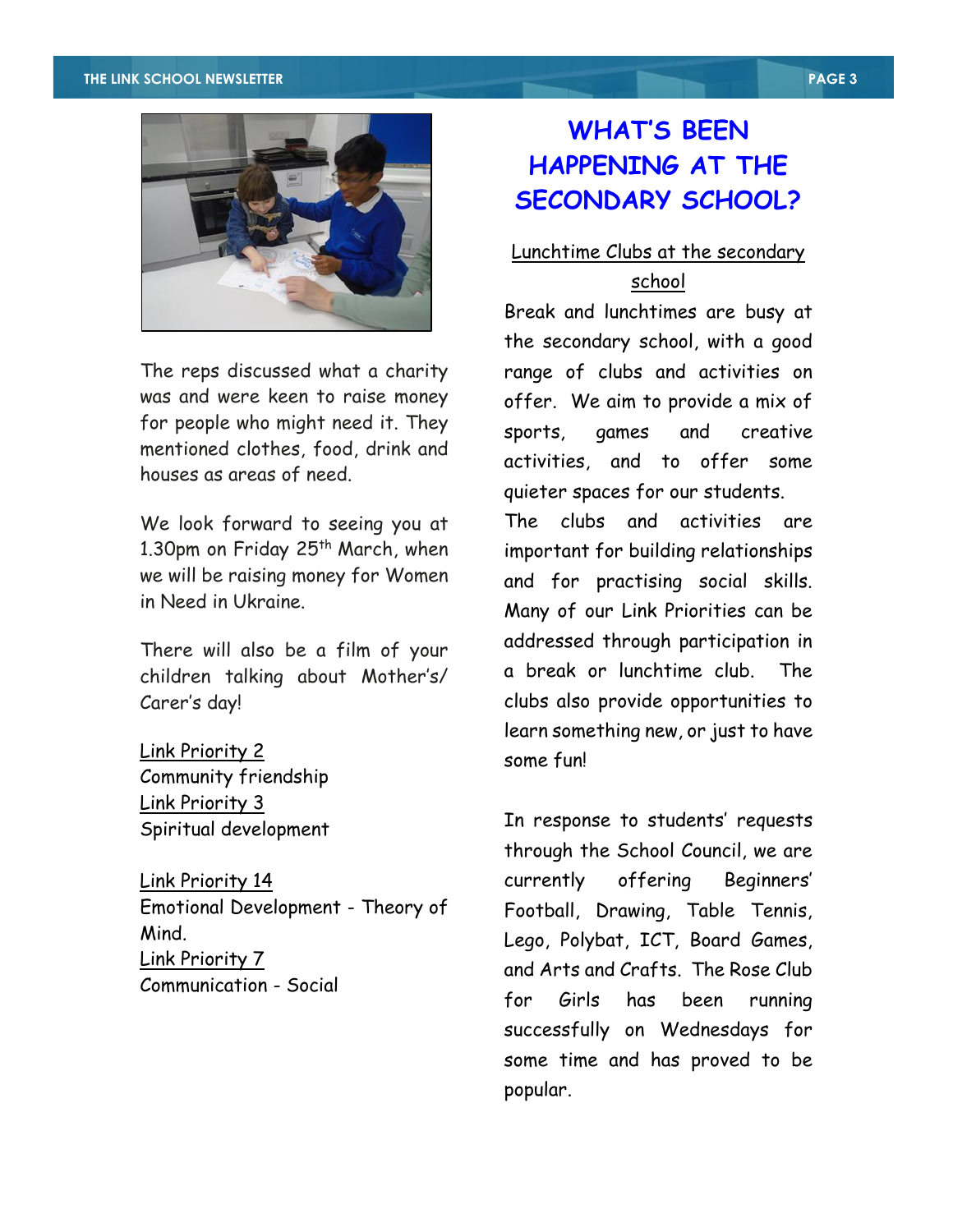

We also offer one-off lunchtime activities that are usually linked to a theme. For example, as part of Science Week this week Lynn has been making slime with students at lunchtimes.

We encourage students to tell us if there are any clubs they would like us to run, so please do talk to your child about this and we will try our best to put the clubs on.

Coming soon … a full report of the Shakespeare workshops which have been taking place at the Link Secondary School this week.

In the meantime, here is a sneak preview of some of our actors:





### **WHAT'S HAPPENING AROUND AND ABOUT?**

There will be a pop-up COVID-19 vaccine clinic for children and young people (12-15yrs and 16- 17yrs) this Saturday, 19<sup>th</sup> March at Carshalton Boys Sports College

10am-4pm (Book or walk-in) Winchcombe Road, Carshalton, SM15 1RW

To book: [https://buff.ly/3tH4IGD](https://scanner.topsec.com/?d=1885&u=https%3A%2F%2Fbuff.ly%2F3tH4IGD&r=show&t=32b4e1b472c8af006a1682b0948a5739df64f4a0)